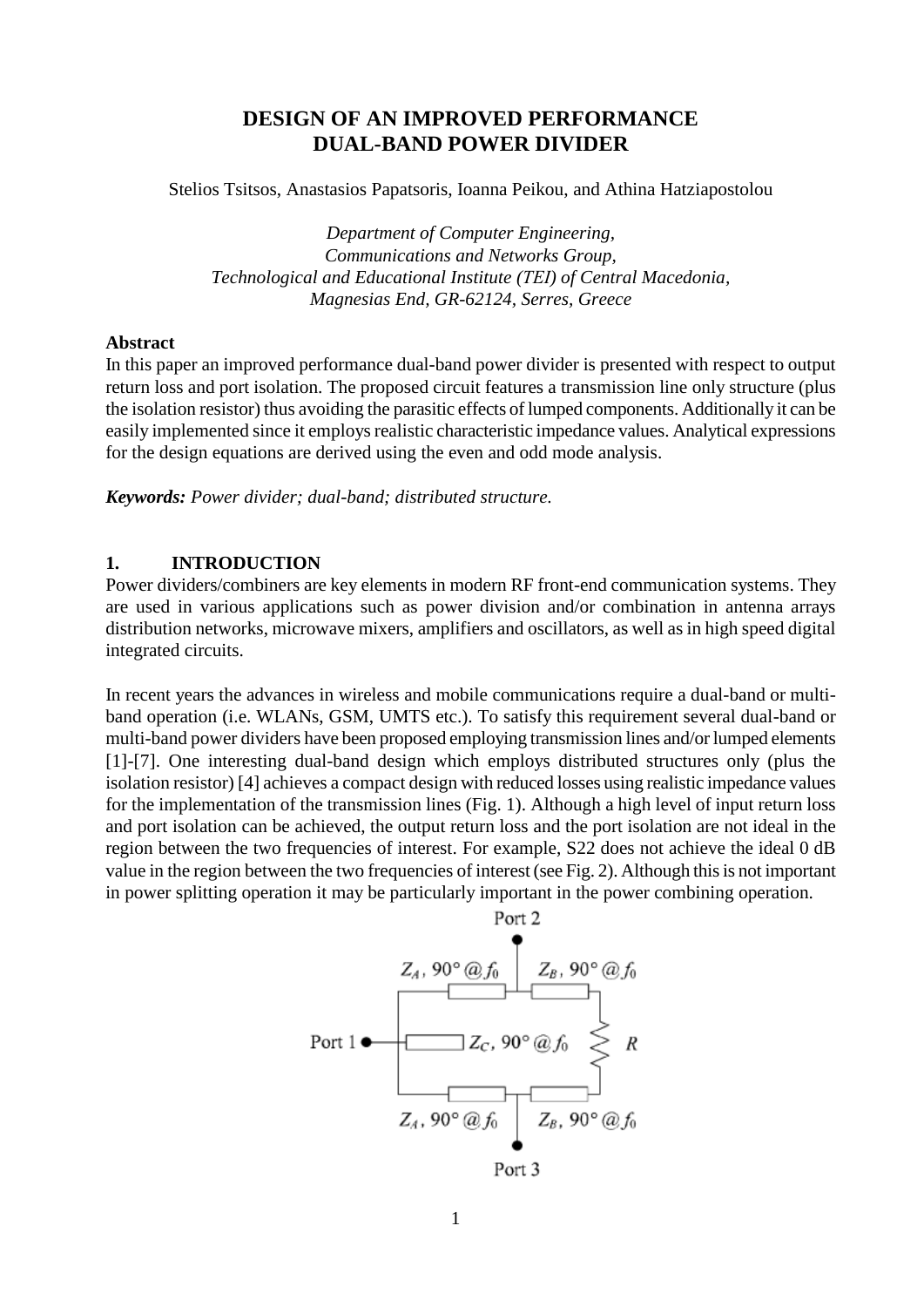

**Figure 1**: Conventional dual-band power divider [4].

**Figure 2:** Simulated: (a) Input return loss. (b) Output return loss. (c) Insertion loss  $(|S_{31}|)$  is identical to  $|S_{21}|$ , due to symmetry). (d) Port isolation, for different values of the isolation resistor [4].

In this work an improved performance dual-band power divider is presented in Fig. 3. This involves additional transmission lines and open-circuited stubs to achieve better output return loss and port isolation results. In addition the proposed structure uses practical characteristic impedance values that are easily implemented.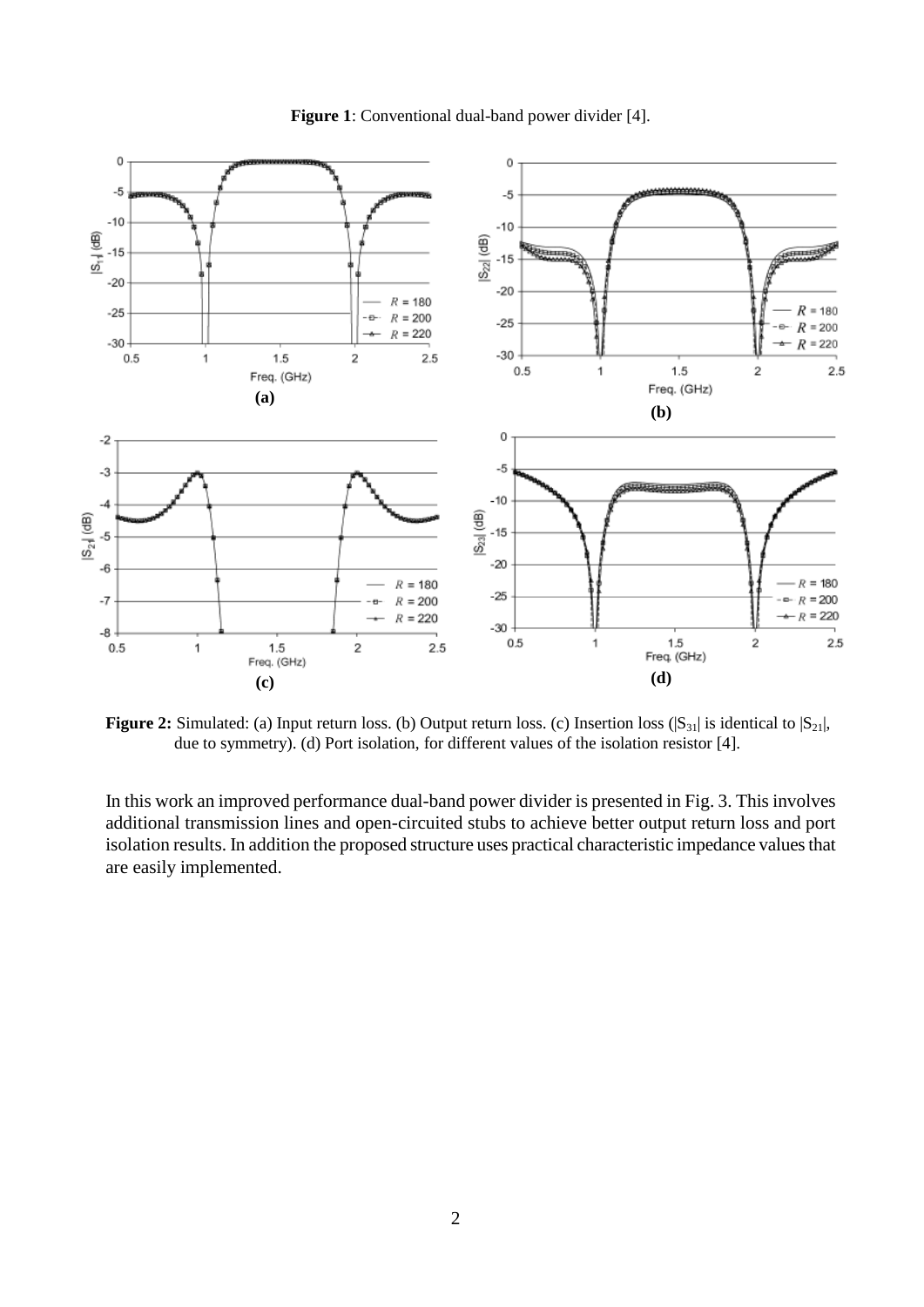

**Figure 3**: Proposed dual-band power divider.

## **2. CIRCUIT ANALYSIS**

The proposed dual-band power divider presented in Fig. 3 features four  $\lambda$ /4 branch transmission lines with characteristic impedances  $Z_A$  and  $Z_B$ , two  $\lambda/4$  series transmission lines of characteristic impedance  $Z_D$ , three  $\lambda/4$  open-circuited shunt stubs of characteristic impedances  $Z_C$  and  $Z_E$  and an isolation resistor R. This circuit may be theoretically analysed with the aid of the even and odd mode analysis. Thus the circuit of Fig. 3 is replaced by the half-circuits of the even and odd mode configuration (Figs. 4(a) and 4(b)).

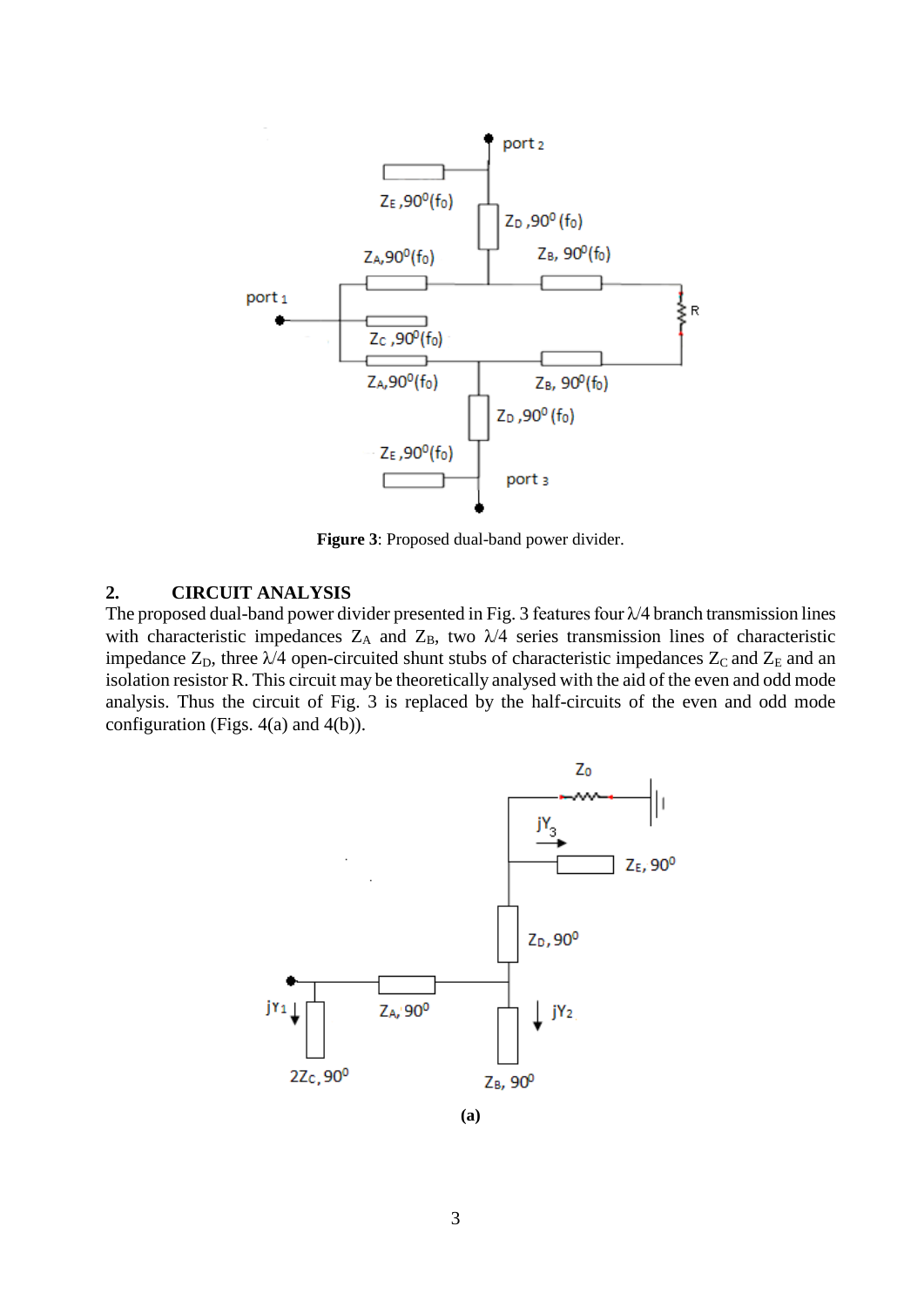

**Figure 4**: Half circuit of the proposed power divider: (a) Even mode. (b) Odd mode.

### **2.1.1 Even-Mode Analysis**

The even-mode half circuit of Fig. 4(a) consists of two serial branch-lines with characteristic impedances  $Z_A$  and  $Z_D$  respectively and three shunt elements with characteristic admittances  $Y_1, Y_2$ and  $Y_3$  respectively, given as follows:

$$
Y_1 = \frac{1}{2} Y_C \tan \theta \tag{1}
$$

$$
Y_2 = Y_B \tan \theta \tag{2}
$$

$$
Y_3 = Y_E \tan \theta \tag{3}
$$

The ABCD matrix representation of the half-circuit of Fig. 4(a) may be derived as [4], [8]:

$$
\begin{bmatrix} A & B \\ C & D \end{bmatrix} = \begin{bmatrix} 1 & 0 \\ jY_1 & 1 \end{bmatrix} \begin{bmatrix} \cos\theta & jZ_A \sin\theta \\ jY_A \sin\theta & \cos\theta \end{bmatrix} \begin{bmatrix} 1 & 0 \\ jY_2 & 1 \end{bmatrix} \begin{bmatrix} 1 & 0 \\ jY_3 & 1 \end{bmatrix}
$$
(4)

where:

$$
\theta = \frac{\pi}{2} \frac{f}{f_0} \tag{5}
$$

and:

$$
f_0 = \frac{f_1 + f_2}{2} \tag{6}
$$

From (4) the following equations may be derived:

| $A = cos^2 \theta - Y_2 Z_4 sin \theta cos \theta - Y_D Z_A sin^2 \theta - Y_3 Z_D sin \theta cos \theta + Y_2 Y_3 Z_A Z_D sin^2 \theta -$ |  |
|--------------------------------------------------------------------------------------------------------------------------------------------|--|
| $Y_3 Z_A sin\theta cos\theta$                                                                                                              |  |

$$
B = jZ_{D}\sin\theta\cos\theta - jY_{2}Z_{A}Z_{D}\sin^{2}\theta + jZ_{A}\sin\theta\cos\theta
$$
\n(8)

$$
C = jY_1 \cos^2 \theta + jY_A \sin \theta \cos \theta - jY_1 Y_2 Z_A \sin \theta \cos \theta + jY_2 \cos^2 \theta - jY_1 Y_D Z_A \sin^2 \theta
$$
  
+ $jY_D \sin \theta \cos \theta - jY_1 Y_3 Z_D \sin \theta \cos \theta - jY_3 Y_A Z_D \sin^2 \theta + jY_1 Y_2 Y_3 Z_A Z_D \sin^2 \theta$   
- $jY_2 Y_3 Z_D \sin \theta \cos \theta - jY_1 Y_3 Z_A \sin \theta \cos \theta + jY_3 \cos^2 \theta$  (9)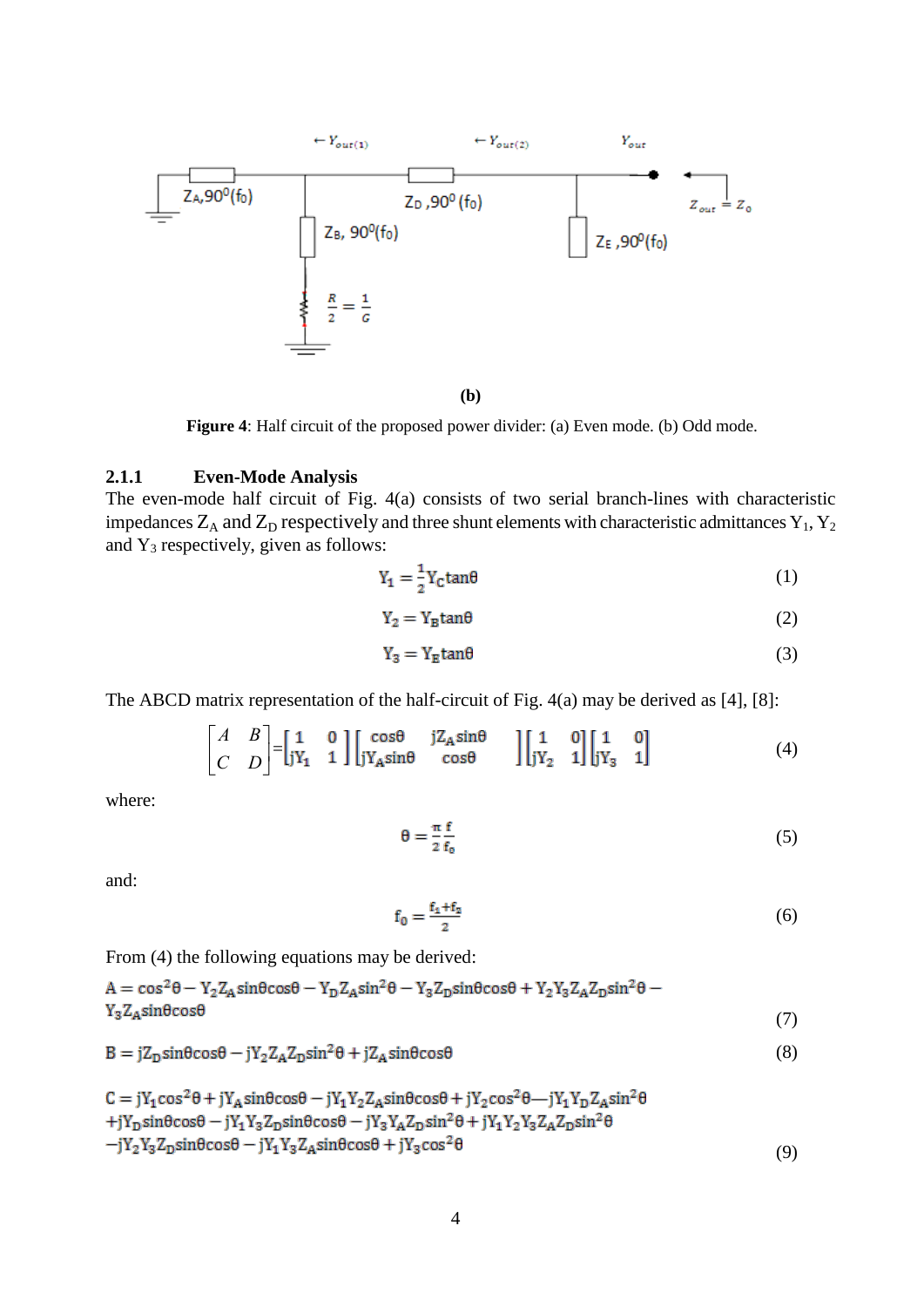$$
D = -Y_1 Z_D \sin\theta \cos\theta - Y_A Z_D \sin^2\theta + Y_1 Y_2 Z_A Z_D \sin^2\theta - Y_2 Z_D \sin\theta \cos\theta - Y_1 Z_A \sin\theta \cos\theta + \cos^2\theta \tag{10}
$$

The input impedance of the half-circuit of Fig. 4(a) may be expressed as follows:

$$
Z_{in} = \frac{AZ_0 + B}{cz_0 + D} = 2Z_0
$$
 (11)

Assuming that the network is reciprocal and lossless, A and D are real quantities, while B and C are imaginary quantities. Then:

$$
A = 2D = \pm \sqrt{2 + B^2 Y_0^2}
$$
 (12)

Setting:

$$
k_1 = \frac{Z_A}{Z_B} \qquad k_2 = \frac{Z_A}{Z_D} \qquad k_3 = \frac{Z_A}{Z_E} \qquad (13)
$$

and using equations (1), (2), (3), (7), (10) and also A=2D from (12) the following expression for  $Z_C$  is obtained, after some mathematical manipulations:

$$
z_c = \frac{(1 - k_1 \tan^2 \theta + k_2)Z_A}{k_2 \cot^2 \theta - 2 - 2k_1 - k_1 k_3 \tan^2 \theta + k_1 k_2 + k_3 + k_2 k_3 + k_2^2}
$$
(14)

Additionally using equations (1), (2), (3), (7), (8) and also  $A = \pm \sqrt{2 + B^2 Y_0^2}$  $A = \pm \sqrt{2 + B^2 Y_0^2}$  from (12) the following expression is obtained, after some mathematical manipulations:

$$
Z_A^2Y_0^2 = \frac{\frac{2k_2^2}{\sin^4\theta} - k_2^2 \cot^4\theta - k_1^2 k_3^2 \tan^4\theta + 2k_2 (k_1 k_2 + k_3 + k_3 k_2 + k_2^2) \cot^2\theta}{k_2^2 \cot^2\theta + k_1^2 (k_3 k_2^2 + k_1 k_3 k_2 + k_3^2 + k_3^2 k_2) \tan^2\theta - k_2^2 (k_1 + k_2 + k_3)^2 - 2k_2^2 k_3 - 4k_1 k_2 k_3 - k_3^2 - 2k_3^2 k_2}
$$
\n
$$
Z_A^2Y_0^2 = \frac{-4k_1 k_2 k_3 - k_3^2 - 2k_3^2 k_2}{k_2^2 \cot^2\theta + 2k_2 \cot^2\theta + \cot^2\theta + k_1^2 \tan^2\theta - 2k_1 k_2 - 2k_1}
$$
\n(15)

#### **2.1.2 Odd-Mode Analysis**

The odd-mode half circuit is presented in Fig. 4(b). The admittances  $Y_{out(1)}$  and  $Y_{out(2)}$  are derived as follows:

$$
Y_{\text{out}(1)} = Y_B \frac{G + jY_B \tan\theta}{Y_B + j\text{G}\tan\theta} - jY_A \text{cot}\theta = \frac{Y_B G + jY_B^2 \tan\theta - jY_A Y_B \cot\theta + Y_A G}{Y_B + j\text{G}\tan\theta}
$$
\n(16)

$$
Y_{\text{out}(2)} = Y_{\text{D}} \frac{Y_{\text{out}(1)} + jY_{\text{D}} \tan \theta}{Y_{\text{D}} + jY_{\text{out}(1)} \tan \theta} \tag{17}
$$

The output admittance  $Y_{out}$  is calculated as follows:

$$
Y_{\text{out}} = Y_0 = Y_{\text{out}(2)} + jY_{\text{E}}\tan\theta\tag{18}
$$

After some mathematical manipulations the following expression is derived:

$$
Y_{out} = \frac{Y_B Y_D G + jY_B^2 Y_D \tan\theta - jY_A Y_B Y_D \cot\theta + Y_A Y_D G + jY_B Y_B^2 \tan\theta - GY_D^2 \tan^2\theta + jY_B Y_D Y_E \tan\theta - GY_D Y_E \tan^2\theta - Y_B Y_E \cot^2\theta - jY_B^2 Y_E \tan^2\theta + jY_A Y_B Y_E \tan\theta}{Y_B Y_D + jY_D \cot\theta + jY_B \cot\theta - Y_B^2 \tan^2\theta + Y_A Y_B + jY_A \cot\theta}
$$
\n
$$
(19)
$$

By equating real and imaginary parts the following expressions are obtained: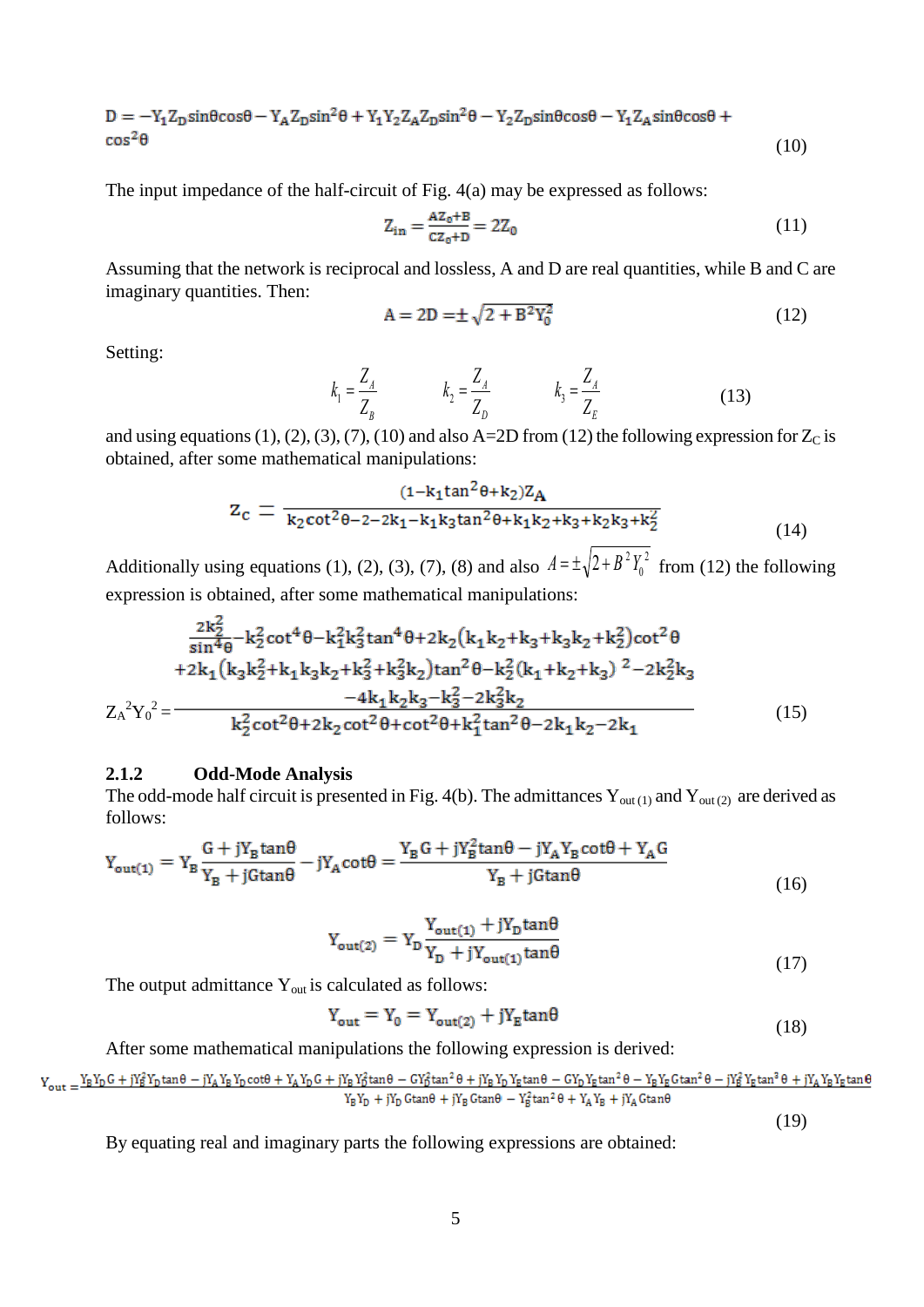$$
G = \frac{Y_0(k_1 + k_1k_2 - k_1^2 \tan^2 \theta)}{k_2 + k_1k_2 + (-k_3 - k_1k_3 - k_2k_3 - k_2^2) \tan^2 \theta}
$$
(20)

$$
Z_{A}^{2}Y_{0}^{2} = \frac{(k_{2}^{2} + k_{3} + k_{1}k_{2} + k_{2}k_{3} - k_{2}cot^{2}\theta - k_{1}k_{3}tan^{2}\theta)(k_{2} + k_{1}k_{2} + (-k_{3} - k_{1}k_{3} - k_{2}k_{3} - k_{2}^{2})tan^{2}\theta)}{1 + k_{1} + 2k_{2} + k_{2}^{2} + k_{1}k_{2} - k_{1}(1 + k_{1} + k_{2})tan^{2}\theta}(21)
$$

#### **2.1.3 Design equations**

Combining equations (15) and (21) the following design equations are derived:

(22)

$$
\begin{pmatrix}\n+k_1^2k_2^2k_1^2\cos^6\theta-3k_1^2k_2^2k_1^2\sin^6\theta+2k_1^2k_2^2k_1^2\sin^6\theta+3k_1^2k_2^2k_1^2\sin^6\theta\\
+6k_1^2k_2^2k_1^2\sin^4\theta-6k_1^2k_2^2k_1^2\sin^4\theta-3k_1^2k_2^2k_1^2\sin^2\theta-3k_1k_2^2k_1^2\sin^2\theta-3k_1k_2^2k_1^2\sin^2\theta+12k_1^2k_2^2\sin^2\theta\\
-k_1k_2^2k_1^2\sin^2\theta-3k_1k_2^2\cot^2\theta-k_1k_2^2\sin^2\theta-k_1k_2^2\sin^2\theta-k_1k_2^2\cos^2\theta\\
-3k_1k_2^2\cot^2\theta-3k_1k_2^2\cot^2\theta-8k_1k_2^2\sin^2\theta-2k_1k_2^2\cos^2\theta-2k_1k_2^2\cos^2\theta\\
-6k_1^2k_2^2k_1^2\sin^6\theta+2k_1^2k_2^2\sin^6\theta-6k_1^2k_2^2\sin^2\theta+2k_1k_2^2\sin^2\theta\\
-6k_1^2k_2^2k_1^2\sin^6\theta+4k_1k_2^2\sin^6\theta-6k_1^2k_2^2\sin^2\theta+2k_1^2k_2^2\sin^2\theta\\
-6k_1^2k_2^2\cos^4\theta+4k_1k_2^2\cos^2\theta+2k_1k_2^2\cos^4\theta-4k_1^2k_2^2\cos^4\theta-4k_1^2k_2^2\cos^2\theta\\
+6k_1^2k_2^2\cos^2\theta+4k_1k_2^2\cos^2\theta+2k_1k_2^2\cos^2\theta+8k_1^2k_2^2\cos^2\theta+6k_1k_2^2\cos^2\theta\\
+12k_1^2k_2^2\cos^2\theta+2k_1k_2^2\cos^2\theta+2k_1
$$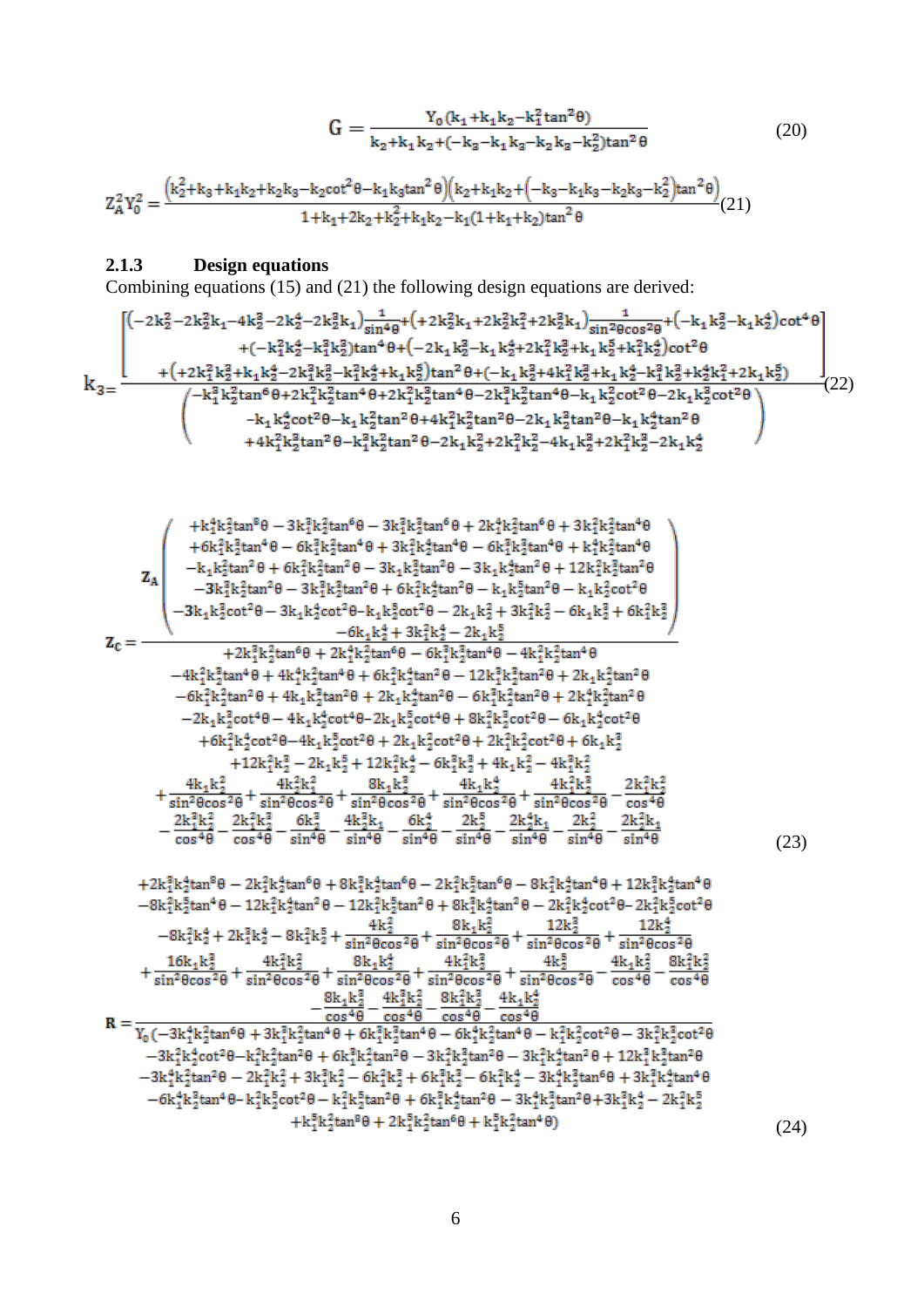$$
Z_A=\frac{\begin{pmatrix} 1+\frac{6k_2^3}{\sin^2\theta\cos^2\theta}+\frac{6k_2^4}{\sin^2\theta\cos^2\theta}+\frac{2k_2^2k_1^2}{\sin^2\theta\cos^2\theta}+\frac{2k_2^2k_1^2}{\sin^2\theta\cos^2\theta}+\frac{2k_2^2k_1^2}{\sin^2\theta\cos^2\theta}+\frac{2k_2^2k_1^2}{\sin^2\theta\cos^2\theta}+\frac{2k_2^2k_1^2}{\sin^2\theta\cos^2\theta}+\frac{2k_2^2k_1^2}{\sin^2\theta\cos^2\theta}+\frac{2k_2^2k_1^2}{\sin^2\theta\cos^2\theta}+\frac{2k_2^2k_1^2}{\sin^2\theta\cos^2\theta}+\frac{2k_2^2k_1^2}{\sin^2\theta\cos^2\theta}+\frac{2k_2^2k_1^2}{\sin^2\theta\cos^2\theta}+\frac{4k_2^2k_1^2}{\sin^2\theta\cos^2\theta}+\frac{2k_2^2k_1^2}{\sin^2\theta\cos^2\theta}+\frac{4k_2^2k_1^2}{\cos^2\theta\cos^2\theta}+\frac{2k_2^2k_1^2}{\cos^2\theta\cos^2\theta}+\frac{4k_2^2k_1^2}{\cos^2\theta\cos^2\theta}+\frac{2k_2^2k_1^2}{\cos^2\theta\cos^2\theta}+\frac{2k_2^2k_1^2}{\cos^2\theta\cos^2\theta}+\frac{2k_2^2k_1^2}{\cos^2\theta\cos^2\theta}+\frac{2k_2^2k_1^2}{\cos^2\theta\cos^2\theta}+\frac{2k_2^2k_1^2}{\cos^2\theta\cos^2\theta}+\frac{2k_2^2k_1^2}{\cos^2\theta\cos^2\theta}+\frac{2k_2^2k_1^2}{\cos^2\theta\cos^2\theta}+\frac{2k_2^2k_1^2}{\cos^2\theta\cos^2\theta}+\frac{2k_2^2k_1^2}{\cos^2\theta\cos^2\theta}+\frac{2k_2^2k_1^2}{\cos^2\theta\cos^2\theta}+\
$$

From equations (23), (24) and (25) the parameters  $Z_A$ ,  $Z_C$  and R of the proposed dual-band power divider (Fig. 3) may be calculated. Subsequently by selecting appropriate values for  $k_1$  and  $k_2$ ,  $k_3$  may be calculated from (22) and using (13) the parameters  $Z_B$ ,  $Z_D$  and  $Z_E$  may also be calculated.

## **3. IMPLEMENTATION AND RESULTS**

The design equations derived previously are satisfied for a number of solutions. One possible solution which results in realisable impedance values is given in the following Table.

| $\mathbf{Z}_{\text{A}}$ (Ohms) | $Z_{B}$ (Ohms) | $Z_C$ (Ohms) | $Z_D$ (Ohms) | $Z_{E}$ (Ohms) | R(Ohms) |
|--------------------------------|----------------|--------------|--------------|----------------|---------|
| 65.45                          | 20.10          | 59.34        | 25.95        | 29.68          | 297.74  |

**Table I:** Impedance and isolation resistor values for the circuit of Fig. 3.

Subsequently the proposed divider illustrated in Fig. 3 was simulated in the Advanced Design System<sup>TM</sup> [9] and its response is presented in Fig. 5.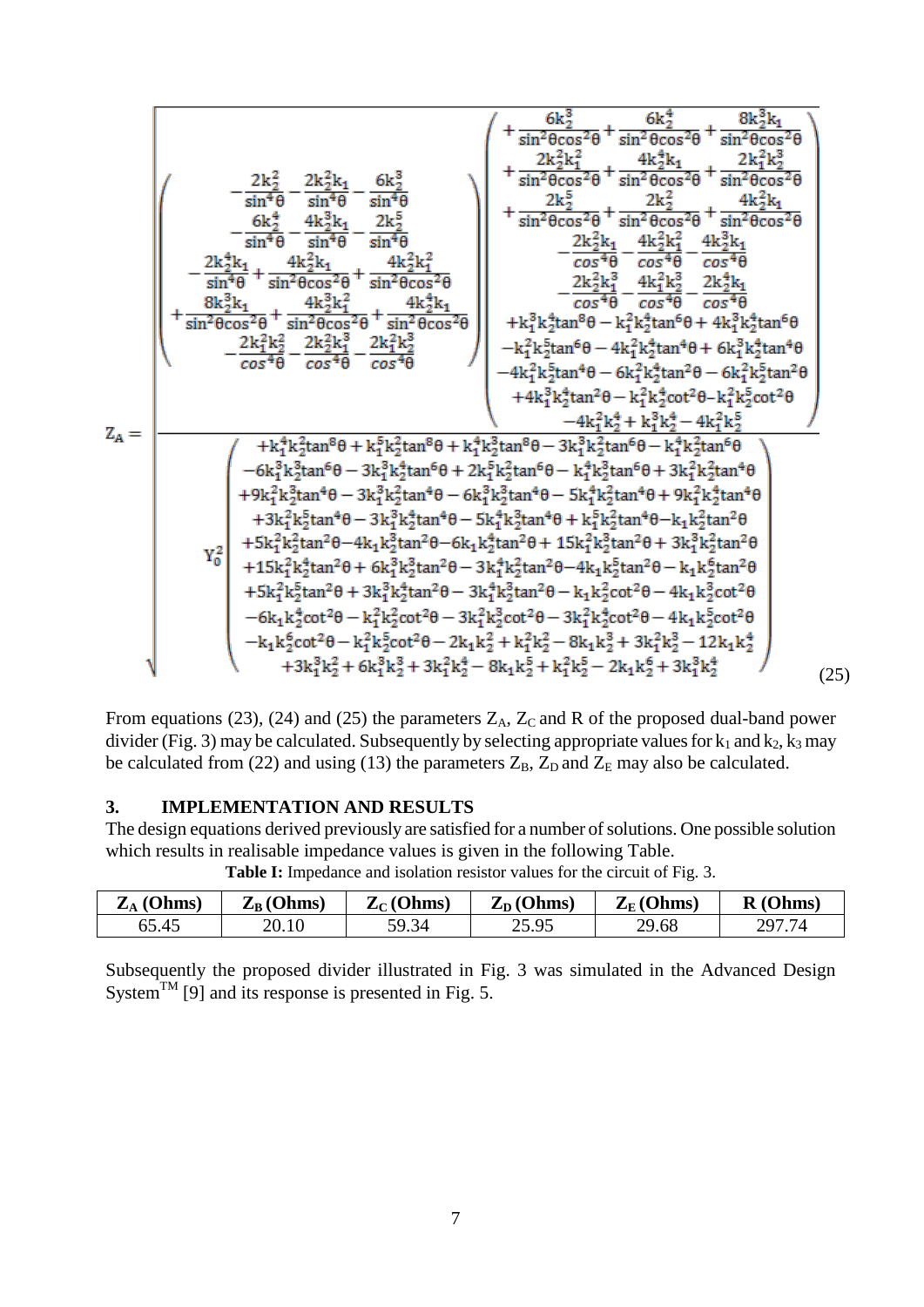

Figure 5: Simulated: (a) Input return loss. (b) Output return loss. (c) Insertion loss. (d) Port isolation, for the proposed dual-band divider of Fig. 3.

By comparing the responses in Figs. 2 and 5, it is clear that the proposed circuit of Fig. 2 offers an improved performance especially with respect to the output return loss (S22 or S33) and the isolation (S32 or S23). For example S22 achieves the ideal 0 dB value in the region between the two frequencies of interest and port isolation exhibits very high values in the same region.

To verify the predicted results, the proposed dual-band power divider of Fig. 3 was constructed on a PCB using a RT 5880 substrate with a dielectric constant of 2.2 (Fig. 6). Three 100 Ohms microwave resistors were used to achieve the necessary isolation between output ports. For increased accuracy the layout was fined tuned by an electromagnetic simulator to take into account the effect of junction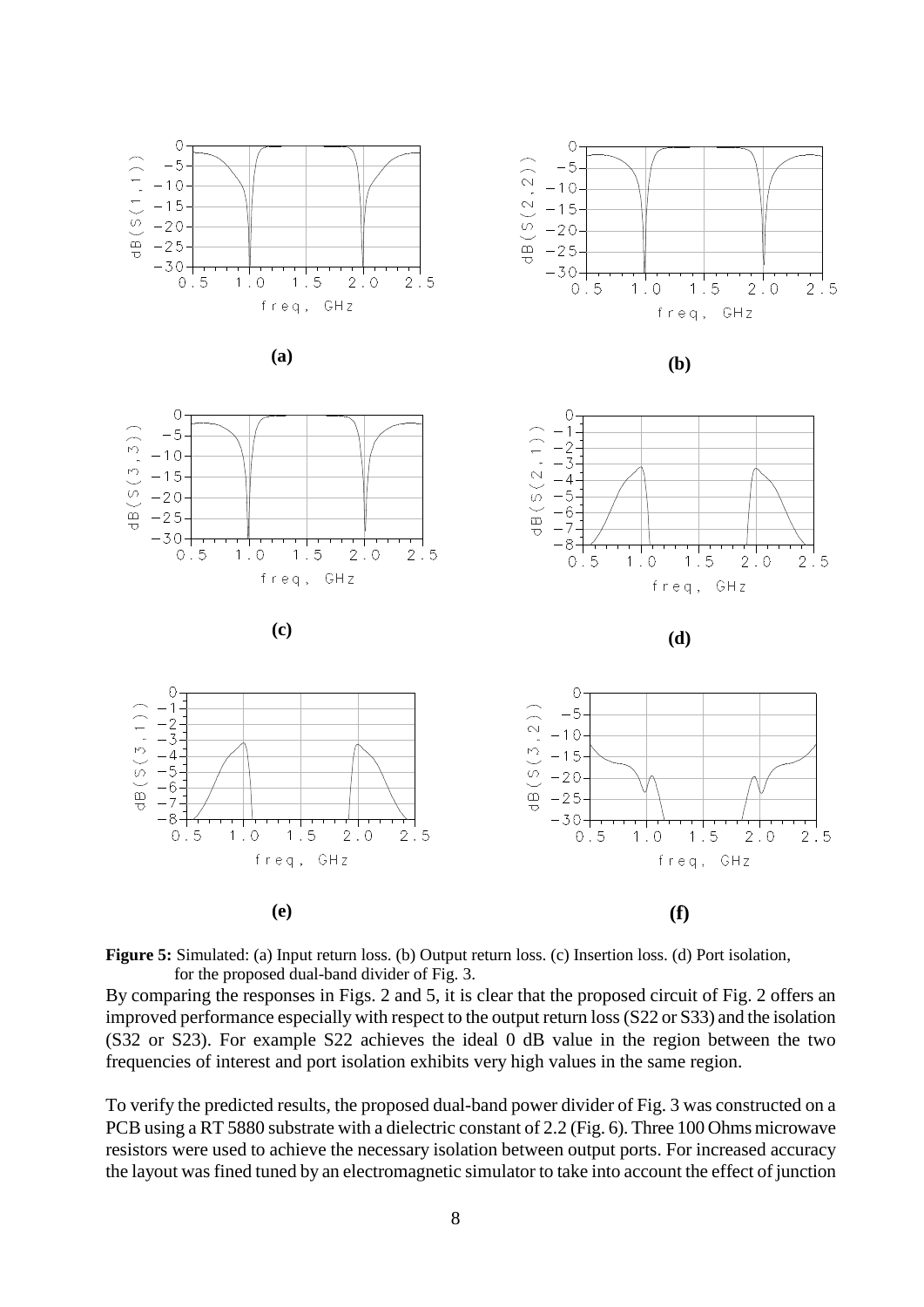discontinuities. The scattering parameters of the PCB were measured using an Agilent [E5071C](http://www.home.agilent.com/agilent/product.jspx?nid=-536902639.350794.00&cc=US&lc=eng) VNA over the frequency range  $0.5 - 2.5$  GHz. The comparison between measured and electromagnetic simulation results is presented in Fig. 7. Good agreement is observed and the discrepancies are mainly due to the limited accuracy of the etching process used.



Figure 6: Fabricated dual-band power divider.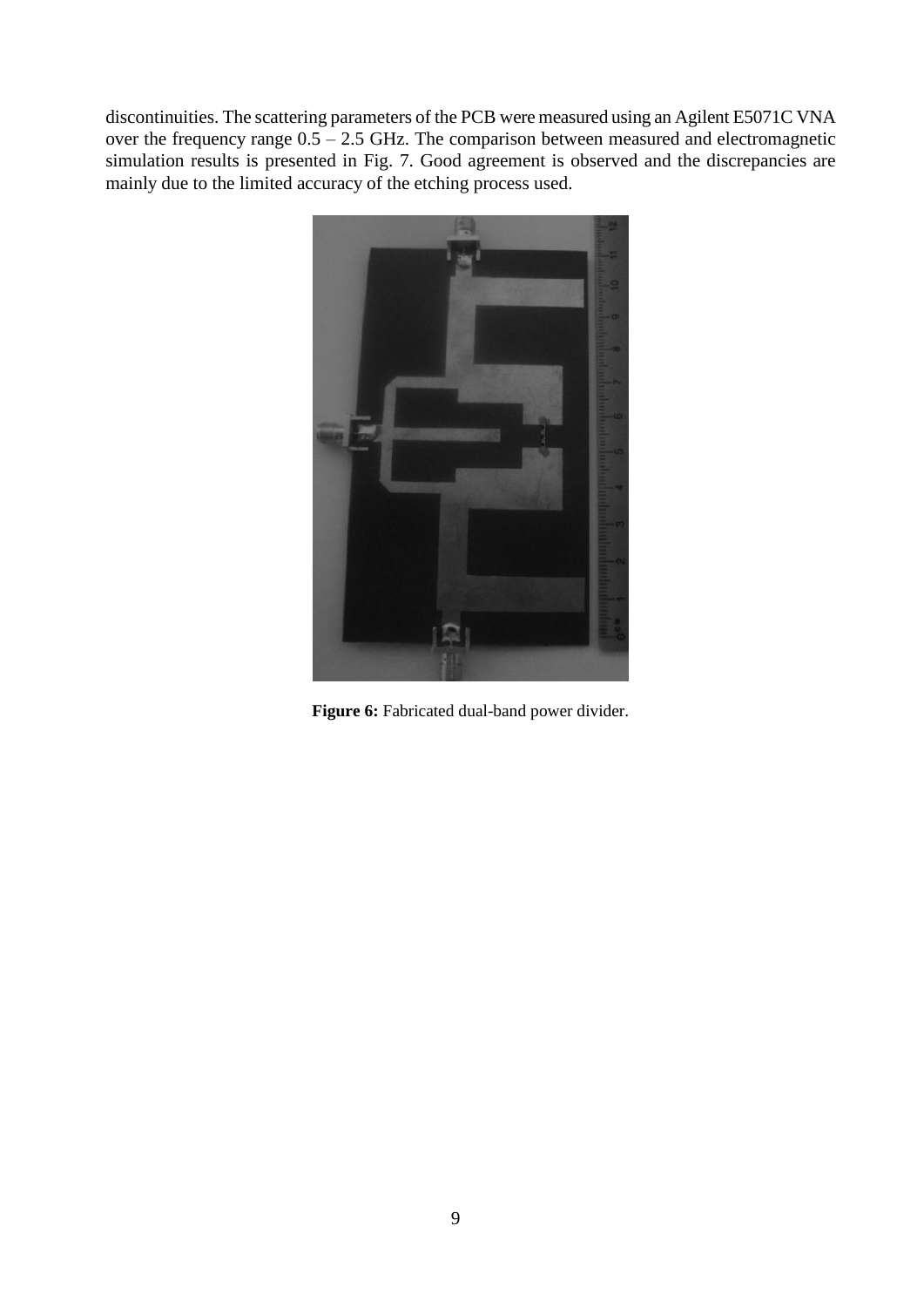

**Figure 5:** Measured and electromagnetic simulation results for: (a) Input return loss. (b), (c) Output return loss. (d), (e) Insertion loss. (f) Port isolation, for the proposed dual-band divider of Fig. 3.

## **3. CONCLUSIONS**

In this work an improved performance dual-band power divider was designed and simulated. The mathematical analysis and the extraction of the design equations were based on the even and odd mode analysis. Simulated and measured results indicated an improved output return loss performance as well as improved port isolation.